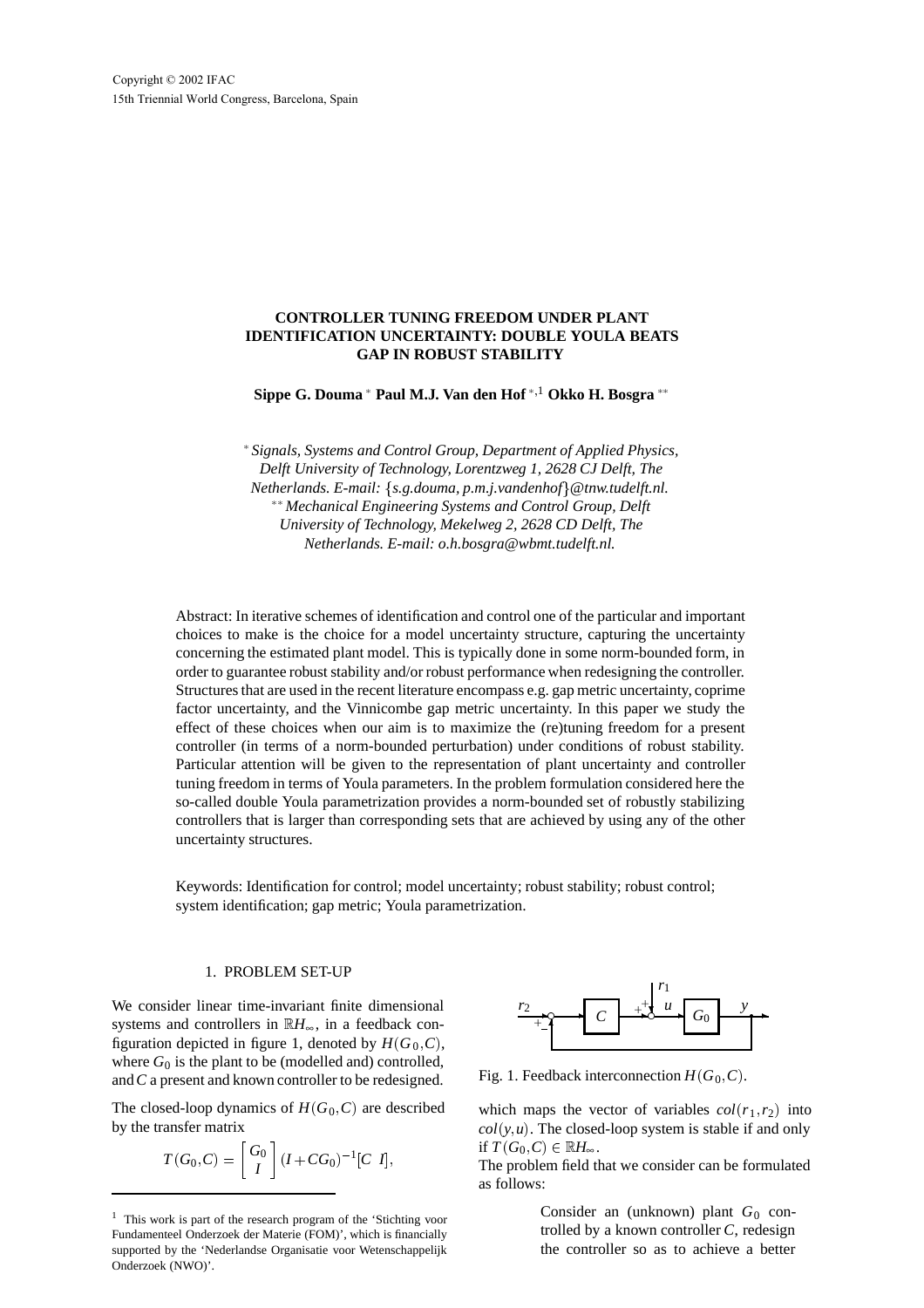control performance for the controlled plant  $G_0$ .

There are several different aspects that can be distinguished in this problem, as e.g.

- One can construct an identified (uncertainty) model of the plant  $G_0$  on the basis of experimental data, e.g. composed of a nominal model and some norm-bounded model or parameter uncertainty. See e.g. (Ninness and Goodwin, 1995; Hakvoort and Van den Hof, 1997; De Vries and Van den Hof, 1995; Gevers et. al., 1999).
- The redesigning of the controller can be performed on the basis of a single model (nominal design possibly extended with robustness verifications), a (norm-bounded) uncertainty model (robust design), or on no model at all (as e.g. in iterative feedback tuning (Hjalmarsson et. al., 1994)).

If in the controller redesign a (norm-bounded) uncertainty model is taken into account, then the worst-case performance of the newly designed control system can be optimized. This approach is e.g. followed in (de Callafon and Van den Hof, 1997) where the control design step is a robust control design optimizing the worst-case performance cost. If the identified uncertainty set contains the underlying real plant, guaranteed performance bounds will hold for the controlled real plant also. In this approach the control design utilizes all (uncertain) information on the plant that is available. The resulting control design algorithm becomes relatively complex (*µ*-synthesis in the work of (de Callafon and Van den Hof, 1997)).

When in the controller redesign only a nominal model is taken into account for the design itself, and an uncertainty model for the plant is used a posteriori to verify the robustness of this design, there is a need for robustness tests concerning stability (and possibly performance).

In this contribution we focus on the latter situation, assuming that the controller *C* has to be redesigned (retuned) into *Cnew* by some (not specified) design method, and that the aim is to construct a normbounded area around *C* that characterizes the tuning freedom for *Cnew* under conditions of robust stability, i.e. under the condition that  $C_{new}$  stabilizes all models in the identified uncertainty set. The size of the normbounded set of controllers is typically dependent on the uncertainty structure that is chosen to represent the plant identification uncertainty. In this paper different structures will be analysed and compared. In particular a gap metric uncertainty structure will be applied and will be shown to lead to results that are more conservative than the results that are obtained when employing a so-called double Youla representation of plant uncertainty and controller retuning freedom. In a second stage similar results will be derived for uncertainty sets in terms of the Vinnicombe gap metric and the so-called  $\Lambda$ -gap.

# 2. PRELIMINARIES

A coprime factor framework will be used to represent plants and controllers, employing both right coprime and left coprime factorizations:

$$
G(s) = N(s)D^{-1}(s) = \tilde{D}^{-1}(s)\tilde{N}(s)
$$
  
\n
$$
C(s) = N_c(s)D_c^{-1}(s) = \tilde{D}_c^{-1}(s)\tilde{N}_c(s)
$$
 (1)

where  $(N, D)$  and  $(N_c, D_c)$  are right coprime factorizations *(rcf)* and  $(\tilde{N}, \tilde{D})$  and  $(\tilde{N}_c, \tilde{D}_c)$  are left coprime factorizations *(lcf)* over <sup>R</sup>*H*∞ (Vidyasagar, 1985). The coprime factorizations are normalized (*nrcf* ), (*nlcf* ) if they additionally satisfy  $\bar{N}^* \bar{N} + \bar{D}^* \bar{D} = I$  and  $\bar{\bar{N}} \bar{\bar{N}}^* +$  $\overline{D} \overline{D}^* = I$ , where ( $\overline{O}$ )<sup>\*</sup> denotes complex conjugate transpose. The notation  $\overline{(\cdot)}$  will be used to denote normalized factorizations. Let *G* and *C* have coprime factorizations as in (1) and let  $\Lambda$ ,  $\tilde{\Lambda} \in \mathbb{R}$ *H*<sub>∞</sub> be defined as

$$
\Lambda = \bar{\tilde{N}}_c \bar{N} + \bar{\tilde{D}}_c \bar{D} \quad \tilde{\Lambda} = \bar{\tilde{N}} \bar{N}_c + \bar{\tilde{D}} \bar{D}_c, \tag{2}
$$

then  $H(G, C)$  is stable iff  $\Lambda^{-1} \in \mathbb{R}$ *H*<sub>∞</sub> which is equivalent to the condition  $\tilde{\Lambda}^{-1} \in \mathbb{R}$ *H*<sub>∞</sub> (Vidyasagar, 1985).

### 3. ROBUST STABILITY RESULTS FOR DOUBLE-YOULA REPRESENTATIONS

Uncertainty on a plant  $G_0$  can be described in very many different ways. In a norm-bounded formulation, there are options for additive, multiplicative, coprimefactor, gap-metric uncertainties, all having their particular robust stability tests. See e.g. (Callafon et. al., 1996) for an overview in a rather uniform (coprime factor) framework.

When considering robust performance tests on normbounded uncertainty sets, it has been motivated in (de Callafon and Van den Hof, 1997) that for general classes of performance measures, norm-bounded uncertainty in a dual Youla parametrization framework has particular advantages. In this parametrization, a norm-bounded plant uncertainty set is considered of the form:

$$
G_Y(G_X, C, Q, Q_c, \gamma_G) :=\n\begin{cases}\nG_\Delta = (\bar{N}_x + \bar{D}_c \Delta_R)(\bar{D}_x - \bar{N}_c \Delta_R)^{-1} \mid \\
|Q_c^{-1} \Delta_R Q||_{\infty} \leq \gamma_G\n\end{cases}
$$

with  $G_x$  a nominal model,  $C$  the present controller stabilizing  $G_x$ , and  $Q_xQ_y$  stable and stably invertible weighting functions. In terms of stability, the dual-Youla parametrization has the basic property that an element in  $\mathcal{G}_Y(G_X, C, Q, Q_c, \gamma_G)$  is stabilized by *C* if and only if the corresponding  $\Delta_R$  is stable.

Similar to characterizing plant uncertainty, a retuning or adaptation of the controller can be represented as a Youla-type "perturbation" on the present controller *C*. This results in the so-called double Youla parametrization, indicated in Figure 2, where

$$
C_{new} := C_{\Delta} = (\bar{N}_c + \bar{D}_x \Delta_C)(\bar{D}_c - \bar{N}_x \Delta_C)^{-1}.
$$

The following stability results apply to this situation (Tay et. al., 1989; Schrama et. al., 1992).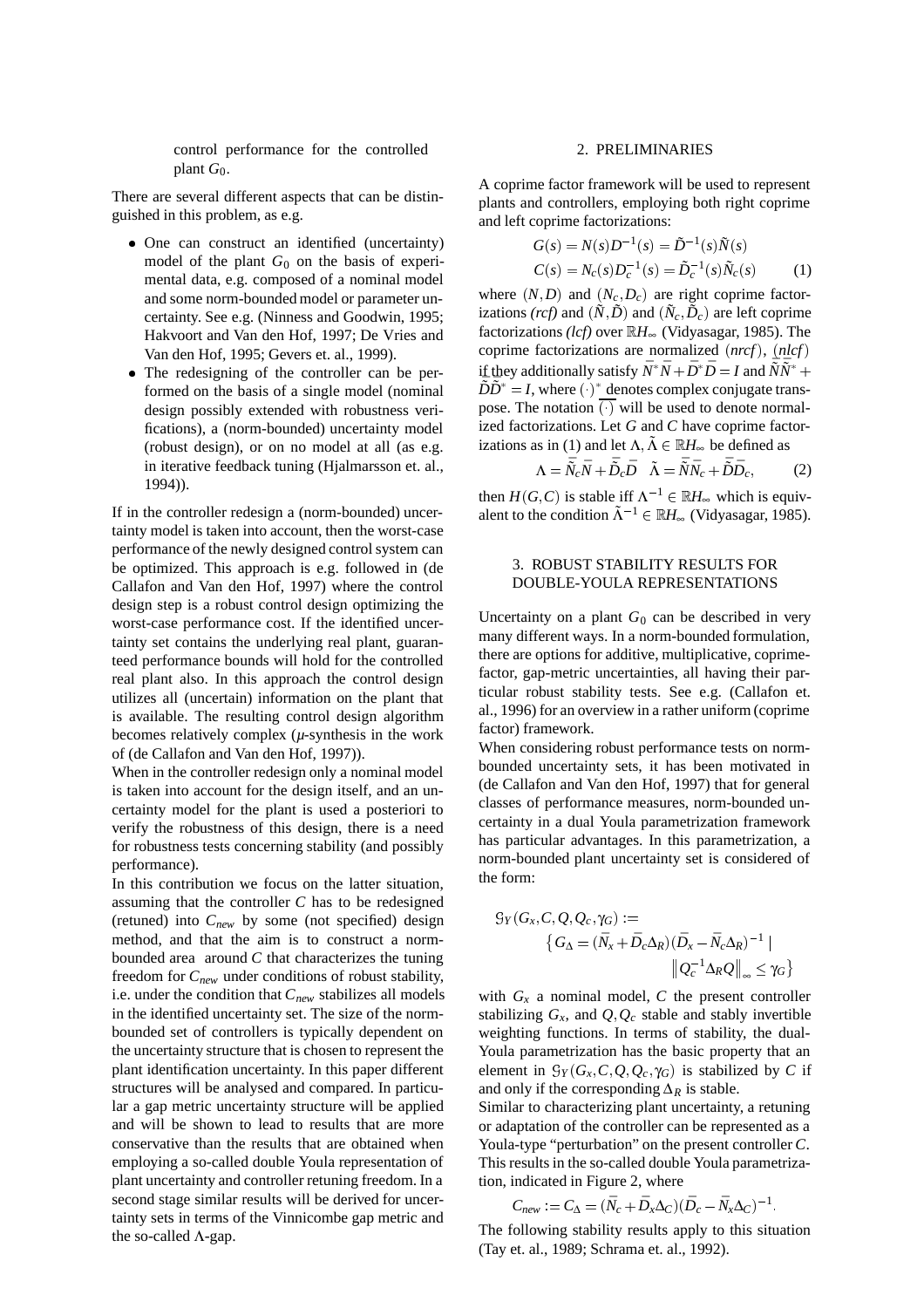

Fig. 2. Double Youla parametrization.

*Proposition 1.* Let *Gx* and*C* have normalized coprime factorizations as described above, and let  $H(G_x, C)$  be stable. Denote

$$
G_{\Delta} = (\bar{N}_x + \bar{D}_c \Delta_R)(\bar{D}_x - \bar{N}_c \Delta_R)^{-1}
$$
 (3)

$$
C_{\Delta} = (\bar{N}_c + \bar{D}_x \Delta_C)(\bar{D}_c - \bar{N}_x \Delta_C)^{-1}.
$$
 (4)

Then for  $\Delta_R$ ,  $\Delta_C \in \mathbb{R}$ *H*<sub>∞</sub>

(a)  $H(G_\Lambda, C_\Lambda)$  is stable if and only if for some unimodular<sup>2</sup>  $Q, Q_c$  ∈ ℝ $H_\infty$ ,  $H(Q_c^{-1} \Delta_R Q, Q^{-1} \Delta_C Q_c)$  is stable; (b)  $H(G_\Delta, C_\Delta)$  is stable if there exist some unimodular  $Q, Q_c \in \mathbb{R}$ *H*<sup>∞</sup> such that

$$
\left\| Q^{-1} \Delta_C Q_c \right\|_{\infty} \cdot \left\| Q_c^{-1} \Delta_R Q \right\|_{\infty} < 1. \tag{5}
$$

The unimodular matrices  $Q$  and  $Q_c$  can be interpreted to reflect the freedom in choosing the coprime factorizations of  $G<sub>x</sub>$  and *C*. Based on this result the next proposition can be formulated.

*Proposition 2.* Given a nominal model *Gx* and a nominal controller *C*, with *nrcf's* as described before, such that  $H(G_x, C) \in \mathbb{R}$ *H*<sub>∞</sub>. Define a set of plants  $\mathcal{G}_Y(G_x, C, Q, Q_c, \gamma_G)$  and a set of controllers  $C_Y$  ( $G_X$ ,  $C$ ,  $Q$ ,  $Q_c$ ,  $\gamma_C$ ) as

<sup>G</sup>*<sup>Y</sup>* (*Gx*; *C*; *Q*; *Qc* ; γ*G*) :<sup>=</sup> *G*<sup>∆</sup> = (*N*¯*<sup>x</sup>* <sup>+</sup> *D*¯ *<sup>c</sup>*∆*R*)(*D*¯ *<sup>x</sup> N*¯ *<sup>c</sup>*∆*R*)<sup>1</sup> j *Q*<sup>1</sup> *<sup>c</sup>* ∆*RQ* <sup>∞</sup> γ*<sup>G</sup>* <sup>C</sup>*<sup>Y</sup>* (*Gx*; *C*; *Q*; *Qc* ; γ*<sup>C</sup>* ) :<sup>=</sup> *C*<sup>∆</sup> = (*N*¯ *<sup>c</sup>* <sup>+</sup> *D*¯ *<sup>x</sup>*∆*C*)(*D*¯ *<sup>c</sup> N*¯ *<sup>x</sup>*∆*C*)<sup>1</sup> j *Q*1∆*CQc* <sup>∞</sup> <sup>&</sup>lt; γ*<sup>C</sup>* 

Then all plants in  $\mathcal{G}_Y(G_X, C, Q, Q_c, \gamma_G)$  are stabilized by all controllers contained in the set  $C_Y(G_X, C, Q, Q_c, \gamma_C)$ if and only if  $γ$ *C*  $γ$ *C*  $≤$  1.  $□$ 

*Proof 1.* The result is direct by applying a small gain argument and employing Proposition 1.

This Proposition serves as a means to specify the allowable area for retuning the controller *C* so as to guarantee robust stability with all models in the plant uncertainty set. Since the result is based on a small

<sup>2</sup> *A*  $\in \mathbb{R}$ *H*<sub>∞</sub> is unimodular if  $A^{-1} \in \mathbb{R}$ *H*<sub>∞</sub>.

gain criterion, part a) of Proposition 1 can be used to show that the resulting set of controllers is equal to the exclusive set of all controllers stabilizing the entire set  $\mathcal{G}_Y(G_x, C, Q, Q_c, \gamma_G).$ 

## 4. GAP METRIC RESULTS

When considering the gap metric as a measure for bounding plant uncertainty a similar analysis can be given as presented in the previous section. The gap metric distance between two systems *Gx*, *G*<sup>∆</sup> is defined by

$$
\delta(G_x,G_{\Delta})=\max\{\overrightarrow{\delta}(G_x,G_{\Delta}),\overrightarrow{\delta}G_{\Delta},G_x)\}
$$

where the *directed gap* is:

$$
\overrightarrow{\delta}(G_x, G_{\Delta}) = \inf_{Q_{\delta}, Q_{\delta}^{-1} \in H_{\infty}} \left\| \begin{bmatrix} \bar{N}_x \\ \bar{D}_x \end{bmatrix} - \begin{bmatrix} \bar{N}_{\Delta} \\ \bar{D}_{\Delta} \end{bmatrix} Q_{\delta} \right\|_{\infty} \quad (6)
$$

where  $(\bar{N}_x, \bar{D}_x)$  and  $(\bar{N}_\Delta, \bar{D}_\Delta)$  are *nrcf's* of  $G_x$  and  $G_\Delta$ . The stability result that is applicable to our problem set up is the following.

*Proposition 3.* (Georgiou and Smith, 1990) Let  $H(G_x, C)$ be stable. Then  $H(G_{\Delta}, C_{\Delta})$  is stable if

$$
\delta(G_x, G_{\Delta}) + \delta(C, C_{\Delta}) < ||T(G_x, C)||_{\infty}^{-1} \tag{7}
$$

This sufficient condition for stability leads to the following formulation in terms of stabilizing sets of controllers.

*Corollary 1.* (Georgiou and Smith, 1990) Given a nominal model  $G_x$  and a nominal controller  $C$  such that  $H(G_x, C) \in \mathbb{R}$ *H*<sup>∞</sup>. The set  $\mathcal{G}_{\delta}(G_x, \delta_G)$  defined as

$$
\c\mathcal{G}_{\delta}(G_{\rm x}, \delta_G) := \{G_{\Delta}| \quad \delta(G_{\rm x}, G_{\Delta}) \leq \delta_G\}
$$

is stabilized by all controllers contained in the set  $C<sub>δ</sub>(C, δ<sub>C</sub>)$  defined as

$$
\mathcal{C}_{\delta}(C,\delta_C) := \{C_{\Delta} | \quad \delta(C,C_{\Delta}) < \delta_C \}
$$
  
if  $\delta_C \leq ||T(G_x,C)||_{\infty}^{-1} - \delta_G.$ 

In this proposition a sufficient condition for the retuning range (or the allowed "perturbation" from the present controller) is specified that is allowed under guarantee of robust stability. Unlike for proposition 2,  $\mathcal{C}_{\delta}(C,\delta_C)$  with  $\delta_C$  equal to the above mentioned upper bound, does not contain all controllers stabilizing the entire set  $\mathcal{G}_{\delta}(G_{x}, \delta_{G}).$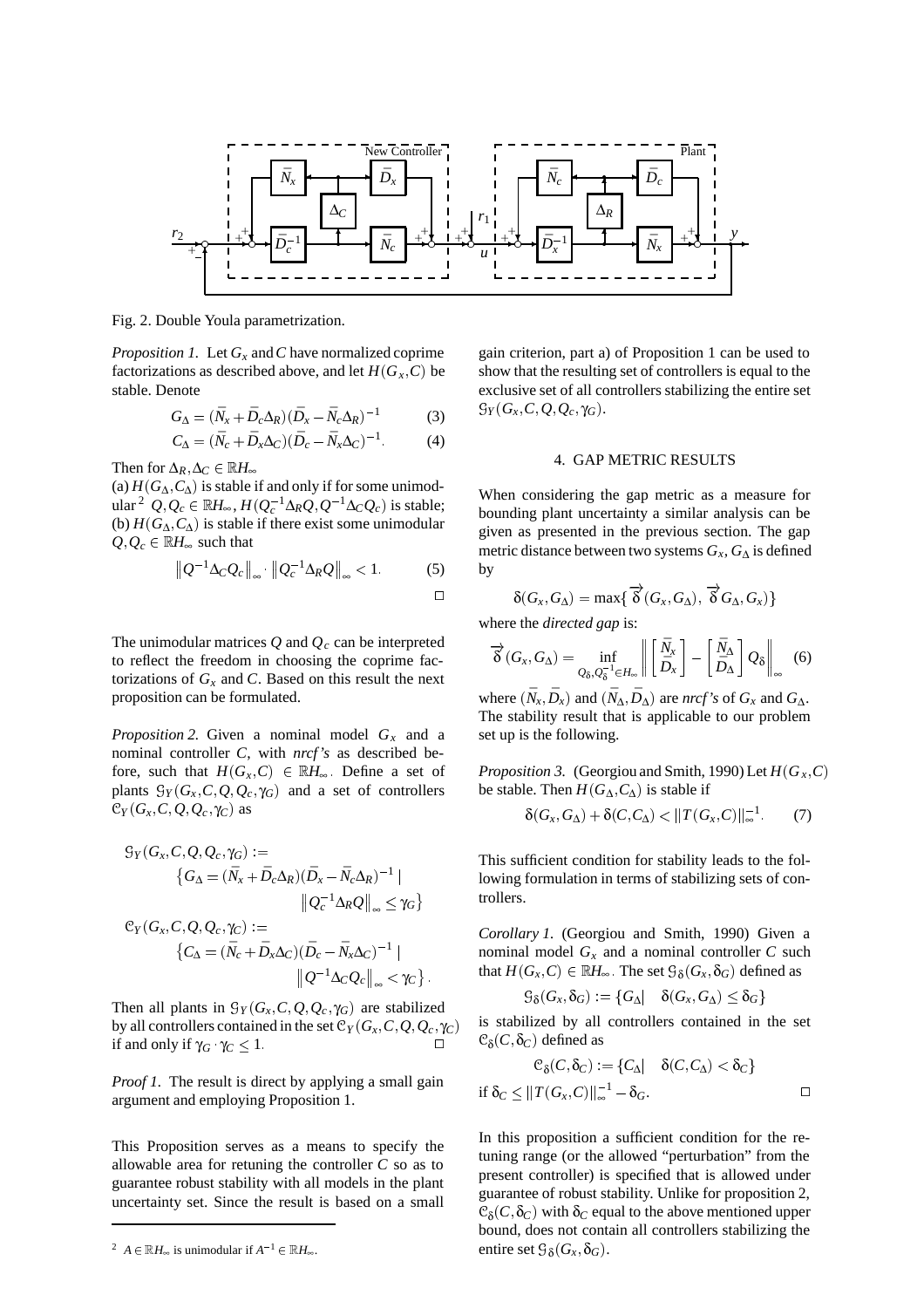# 5. COMPARISON OF THE TWO UNCERTAINTY **STRUCTURES**

*Theorem 1.* Given a set of plants  $\mathcal{G}_{\delta}(G_{x}, \delta_{G})$  and a set of controllers  $\mathcal{C}_{\delta}(C, \delta_C)$  satisfying the gap stability condition of Corollary 1. Then for the sets of Proposition 2 with  $Q = Q_c = I$ , it holds that

- a)  $\mathcal{G}_Y(G_x, C, I, I, \overline{\gamma}_G) \supseteq \mathcal{G}_\delta(G_x, \delta_G)$ , with  $\bar{\gamma}_G = \delta_G ||T(G_x, C)||_{\infty} (1 - \delta_G ||T(G_x, C)||_{\infty})^{-1}$ b)  $\mathcal{C}_Y(G_x, C, I, I, \overline{\gamma}_C) \supseteq \mathcal{C}_\delta(C, \delta_C)$ , with
- $\bar{\gamma}_C = \delta_C ||T(G_x, C)||_{\infty} (1 \delta_C ||T(G_x, C)||_{\infty})^{-1}$
- c)  $\bar{\gamma}_G$   $\bar{\gamma}_C \leq 1$ , i.e. the two sets satisfy the stability condition of Proposition 2.

*Proof*. A proof can be found in (Douma, Van den Hof and Bosgra, 2001).

The result of this theorem implies that even when embedding the gap uncertainty sets for plant and controller in (more conservative) sets in terms of Youla parametrizations, a simultaneous stabilization result remains valid. In other words: the related robust stability test for the Youla-structured uncertainty is less conservative than the test for the gap metric.

In practice, the uncertainty set in terms of the Youla parametrization would be not be chosen as to enclose the set of the gap uncertainty but as to enclose the set of unfalsified plants. The direct consequence of the theorem for a controller-tuning problem is formulated in the next corollary.

*Corollary 2.* Given a set of (unfalsified) plants  $\mathcal{G}$ , a gap uncertainty set  $\mathcal{G}_{\delta}(G_{x},\check{\delta}_{G})$  and a Youla uncertainty set  $\mathcal{G}_Y(G_X, C, I, I, \breve{\gamma}_G)$ , where  $\breve{\delta}_G, \breve{\gamma}_G$  are the smallest values of  $\delta_G$ ,  $\gamma_G$  such that  $\mathcal{G} \subset \mathcal{G}_{\delta}(G_x, \delta_G)$  and  $\mathcal{G}$  $\subset \mathcal{G}_Y(G_x, C, I, I, \gamma_G)$ . Then the largest stabilizing controller sets resulting from Proposition 2 and Corollary 1, satisfy and

$$
\mathcal{C}_{\delta}(C, ||T(G_x, C)||_{\infty}^{-1} - \check{\delta}_G) \subset \mathcal{C}_Y(G_x, C, I, I, \check{\gamma}_G^{-1}). \square
$$
 Ma

Apparently, when describing plant uncertainty in either a gap metric bound or a norm bound in a dual-Youla representation, the latter format allows for a larger set of controllers that guarantee robust stability. The resulting set of controllers guaranteed to stabilize the set of unfalsified plants would still be larger when the freedom of applying weighting functions would be employed (cf. Proposition 1).

One of the principal differences in the two uncertainty structures is that a gap-metric distance between two plants is controller independent. A Youla formulation of the "distance" between two plants is taken under the presence of (and therefore dependent on) a particular controller. In the latter situation the closed-loop properties of the two plants can therefore be taken into account more particularly.

The formulation of the corollary technically allows that the sets are equal; in the next section a counterexample of this is shown.

#### 6. EXAMPLE

An example, taken from (Schrama et. al., 1992), is considered in which robust stability is guaranteed by the condition of Proposition 2, but not by the gapmetric condition of Corollary 1. The systems of concern have the following transfer functions:

$$
G_x = \frac{-s+1}{4s^3+0.4s^2+4s}
$$
  
\n
$$
C = \frac{17s^2-2.3s+10}{s^2+3.3s+11}
$$
  
\n
$$
G_{\Delta} = \frac{0.2s^7+3s^6+5.4s^5+7.8s^4-22s^3+5.2s^2-21s+3.2}{10s^7+31s^6+150s^5+123s^4+218s^3+87s^2+69s+7.1}
$$
  
\n
$$
C_{\Delta} = \frac{30s^7+87s^6+131s^5+148s^4+130s^3+63s^2+41s+9.3}{s^7+8.3s^6+38s^5+83s^4+107s^3+97s^2+62s+13}
$$

The Bode diagrams of these systems have been de-



Fig. 3. Bode diagrams of the nominal and perturbed plants and controllers. a: Magnitudes of *Gx* (solid),  $G_{\Delta}$  (dashed) and  $G_{x} - G_{\Delta}$  (dotted); b: Magnitudes of *C* (solid),  $C_\Lambda$  (dashed) and  $C - C_\Lambda$ (dotted); c: Phases, see a; d: Phases, see b.

picted in Fig. 3. The Figures 3.a and c display that  $G_x$  (solid) and  $G_\Delta$  (dashed) are strikingly different. The difference  $G_x - G_\Delta$  (dotted) is quite large: its frequency response magnitude is at least 40% of  $|G_x(i\omega)|$ over all frequencies, and it is even larger than 60% at those frequencies where  $|G_x(i\omega)C(i\omega)| \approx 1$ . The controller variation seems to be moderate, but  $|C(i\omega) C_{\Lambda}(i\omega)$  is larger than 15% of  $|C(i\omega)|$  over all frequencies, and it is up to 70% at the frequencies where  $|G_xC| \approx 1$ .

*G*<sup>∆</sup> and *C*<sup>∆</sup> are modelled as perturbations of the normalized coprime factors of  $G_x$ ,  $C$ . The corresponding plant and controller perturbations ∆*<sup>R</sup>* and ∆*<sup>C</sup>* are shown in Fig. 4. The  $H_{\infty}$ -norms of these perturbations are  $\|\Delta_R\|_{\infty} = 0.968$  and  $\|\Delta_C\|_{\infty} = 0.764$ . The product of these norms is 0:734, so that even larger plant and controller perturbations are allowed in view of the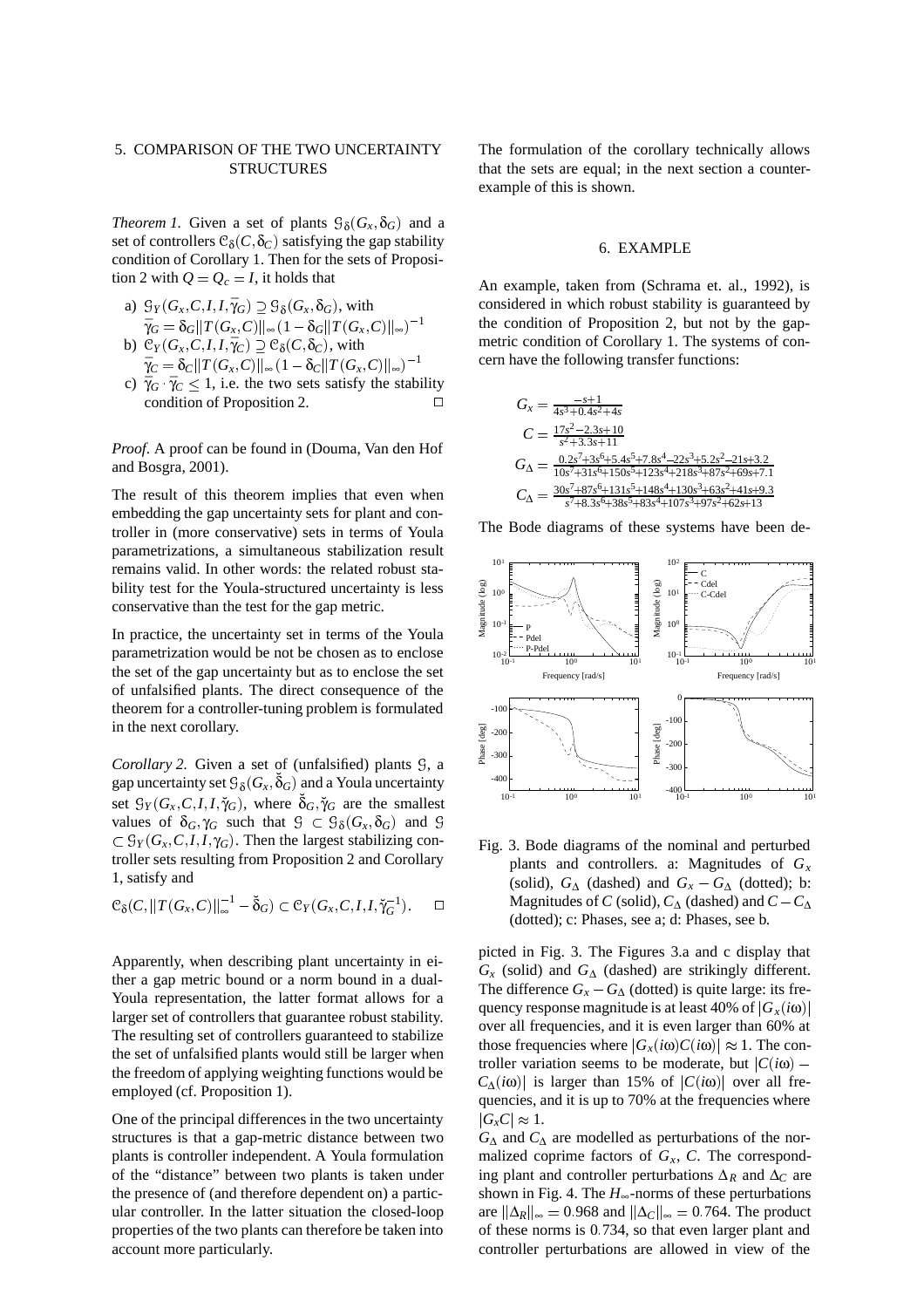robust stability test of Proposition 2.

For the robust stability test based on the gap-metric condition of Corollary 1 we have the following num- $\text{bers: } δ(G_x, G_{\Delta}) = 0.917; δ(C, C_{\Delta}) = 0.286;$  $||T(G_x, C)||_{\infty}^{-1} = 5.73 \cdot 10^{-2}.$ 

Clearly  $\delta(G_x, G_{\Delta}) + \delta(C, C_{\Delta})$  is much larger than  $||T(G_x, C)||_{∞}^{-1}$ . Hence from (7) it cannot be concluded that  $H(G_\Lambda, C_\Lambda)$  is robustly stable. Moreover, as  $\delta(G_x, G_{\Delta}) > ||T(G_x, C)||_{\infty}^{-1}$  and

 $\delta(C, C_{\Delta}) > ||T(G_{x}, C)||_{\infty}^{-1}$ , the gap-metric condition fails even to guarantee stability of  $H(G_\Delta, C)$  or of *H*(*G<sub>x</sub>*, *C*<sub> $\triangle$ </sub>). Finally, the small value of  $||T(G_x, C)||_{\infty}^{-1}$ indicates that  $H(G_X, C)$  has poor robustness properties in gap metric sense, while  $H(G_x, C)$  is robustly stable against rather large perturbations as shown in Fig. 3.



Fig. 4. Plant perturbation  $\Delta_R$  (solid) and controller perturbation ∆*<sup>C</sup>* (dashed).

## 7. EXTENSION TO ν-GAP AND Λ-GAP

The analysis as presented in this paper so far can readily be extended to other uncertainty structures as well, as e.g. the ν-gap and the Λ-gap. The Vinnicombe or ν-gap metric is defined as (Vinnicombe, 1993):

$$
\delta_{\mathbf{v}}(G_{x}, G_{\Delta}) = \begin{cases}\n\bullet & \left\| \begin{bmatrix} -\bar{D}_{x} & \bar{N}_{x} \end{bmatrix} \begin{bmatrix} \bar{N}_{\Delta} \\ \bar{D}_{\Delta} \end{bmatrix} \right\|_{\infty}, \\
\text{if } \det \left( \begin{bmatrix} \bar{N}_{x}^{*} & \bar{D}_{x}^{*} \end{bmatrix} \begin{bmatrix} \bar{N}_{\Delta} \\ \bar{D}_{\Delta} \end{bmatrix} \right) \neq 0 \,\forall \omega \\
\text{and} \\
W(\det \left( \begin{bmatrix} \bar{N}_{x}^{*} & \bar{D}_{x}^{*} \end{bmatrix} \begin{bmatrix} \bar{N}_{\Delta} \\ \bar{D}_{\Delta} \end{bmatrix} \right) ) = 0 \\
\bullet & 1, \qquad \text{otherwise}, \qquad (8)
$$

where  $W(g)$  denotes the winding number about the origin of *g*(*s*) as *s* follows the standard Nyquist *D*contour.

The  $\Lambda$ -gap  $\overrightarrow{\delta}_{\Lambda}(G_{x}, G_{\Delta})$  between two plants  $G_{x}$  and *G*<sup>∆</sup> is defined as ((Bongers, 1991; Bongers, 1994; Callafon et. al., 1996))

$$
\overrightarrow{\delta}_{\Lambda}(G_{x}, G_{\Delta}) = \inf_{Q_{\Lambda}, Q_{\Lambda}^{-1} \in \mathbb{R} H_{\infty}} \left\| \left( \frac{\overline{N}_{x}}{\overline{D}_{x}} \right) \Lambda^{-1} - \left( \frac{\overline{N}_{\Delta}}{\overline{D}_{\Delta}} \right) Q_{\Lambda} \right\|_{\infty} \quad \text{at } \text{stab} \atop \text{stab} \quad (9)
$$

with  $(\bar{N}_x, \bar{D}_x)$  and  $(\bar{N}_\Delta, \bar{D}_\Delta)$  *nrcf's* of  $G_x$  and  $G_\Delta$ , and  $\Lambda$  as defined in (2).

The robust stability results -known from the literature-

that can be exploited for our purpose of specifying a norm-bounded area around *C* under robust stability guarantees read as follows (Vinnicombe, 1993; Bongers, 1994).

*Proposition 4.* Let  $H(G_x, C)$  be stable. Then  $H(G_A, C_A)$ is stable if (a)  $\delta_{\rm v}(G, G_{\Delta}) + \delta_{\rm v}(C, C_{\Delta}) < ||T(G_{\rm x}, C)||_{\infty}^{-1}$  (v-gap condition) or (b)  $\overrightarrow{\delta}_{\Lambda}(G_x, G_{\Delta}) + \overrightarrow{\delta}_{\Lambda}(C, C_{\Delta}) < 1$  ( $\Lambda$ -gap condition).  $\Box$ 

These sufficient conditions for stability lead to the following formulation in terms of stabilizing sets of controllers.

*Corollary 3.* Given a nominal model  $G_x$  and a nominal controller *C* such that  $H(G_x, C) \in \mathbb{R}$ *H*<sub>∞</sub>. The set  $\mathcal{G}_{\nu}(G_{x}, \delta_{\nu,G})$  defined as

$$
\c\mathcal{G}_{\nu}(G_{x},\delta_{\nu,G}):=\{G_{\Delta}| \quad \delta_{\nu}(G_{x},G_{\Delta}) \leq \delta_{\nu,G}\}
$$

is stabilized by all controllers contained in the set  $\mathcal{C}_{\text{v}}(C, \delta_{\text{v}})$  defined as

$$
\mathcal{C}_{\mathsf{v}}(C,\delta_{\mathsf{v},C}) := \{C_{\Delta} | \quad \delta_{\mathsf{v}}(C,C_{\Delta}) < \delta_{\mathsf{v},C} \}
$$
  
if  $\delta_{\mathsf{v},C} \le ||T(G_{x},C)||_{\infty}^{-1} - \delta_{\mathsf{v},G}.$ 

*Corollary 4.* Given a nominal model  $G_x$  and a nominal controller *C* such that  $H(G_x, C) \in \mathbb{R}$ *H*<sub>∞</sub>. The set  $\mathcal{G}_{\Lambda}(G_{x}, \delta_{\Lambda, G})$  defined as

<sup>G</sup>Λ(*Gx*; δΛ;*G*) :<sup>=</sup> <sup>n</sup> *<sup>G</sup>*<sup>∆</sup> <sup>j</sup> ! <sup>δ</sup> <sup>Λ</sup>(*Gx* ; *<sup>G</sup>*∆) δΛ;*G*<sup>o</sup>

is stabilized by all controllers contained in the set  $\mathcal{C}_{\Lambda}(C,\delta_{\Lambda,C})$  defined as

$$
\mathcal{C}_{\Lambda}(C,\delta_{\Lambda,C}) := \left\{ C_{\Delta} | \quad \overrightarrow{\delta}_{\Lambda}(C,C_{\Delta}) < \delta_{\Lambda,C} \right\}
$$
  
if  $\delta_{\Lambda,C} \leq 1 - \delta_{\Lambda,G}.$ 

 $(0,0) = 0$  would result in a characterization of the exclusive set Note that  $C_V(C, \delta_{V,C})$  and  $C_\Lambda(C, \delta_{\Lambda,C})$  do not contain all controllers stabilizing the entire set  $\mathcal{G}_{\nu}(G_{x}, \delta_{\nu,G})$ and  $\mathcal{G}_{\Lambda}(G_{x}, \delta_{\Lambda,G})$ , respectively. The use of the necessary and sufficient v-gap condition  $\delta_{\nu,G} \leq ||T(G_x,C_{\Delta})||_{\infty}^{-1}$ of all controllers stabilizing  $\mathcal{G}_{\nu}(G_{x}, \delta_{\nu,G})$ . This condition, however, does not allow for an explicit normbounded tuning range around a present controller which is sought for here.

> Based on these robust stability results one can now consider the same problem as is considered in the formulation of Theorem 1.

*Theorem 2.* Given a set of plants  $\mathcal{G}_{\nu}(G_x, \delta_{\nu,G})$  and a set of controllers  $C_v(C, \delta_{v,C})$  satisfying the v-gap  $\frac{\mathbb{S}_{\infty}}{2}$  stability condition of Corollary 3. Then for the sets of Proposition 2 with  $Q = Q_c = I$ , it holds that

> a)  $\mathcal{G}_Y(G_x, C, I, I, \bar{\gamma}_{V,G}) \supseteq \mathcal{G}_Y(G_x, \delta_{V,G})$ , with  $\bar{\gamma}_{V,G}$  $= \delta_{v,G} ||T(G_x, C)||_{\infty} (1 - \delta_{v,G} ||T(G_x, C)||_{\infty})^{-1}$